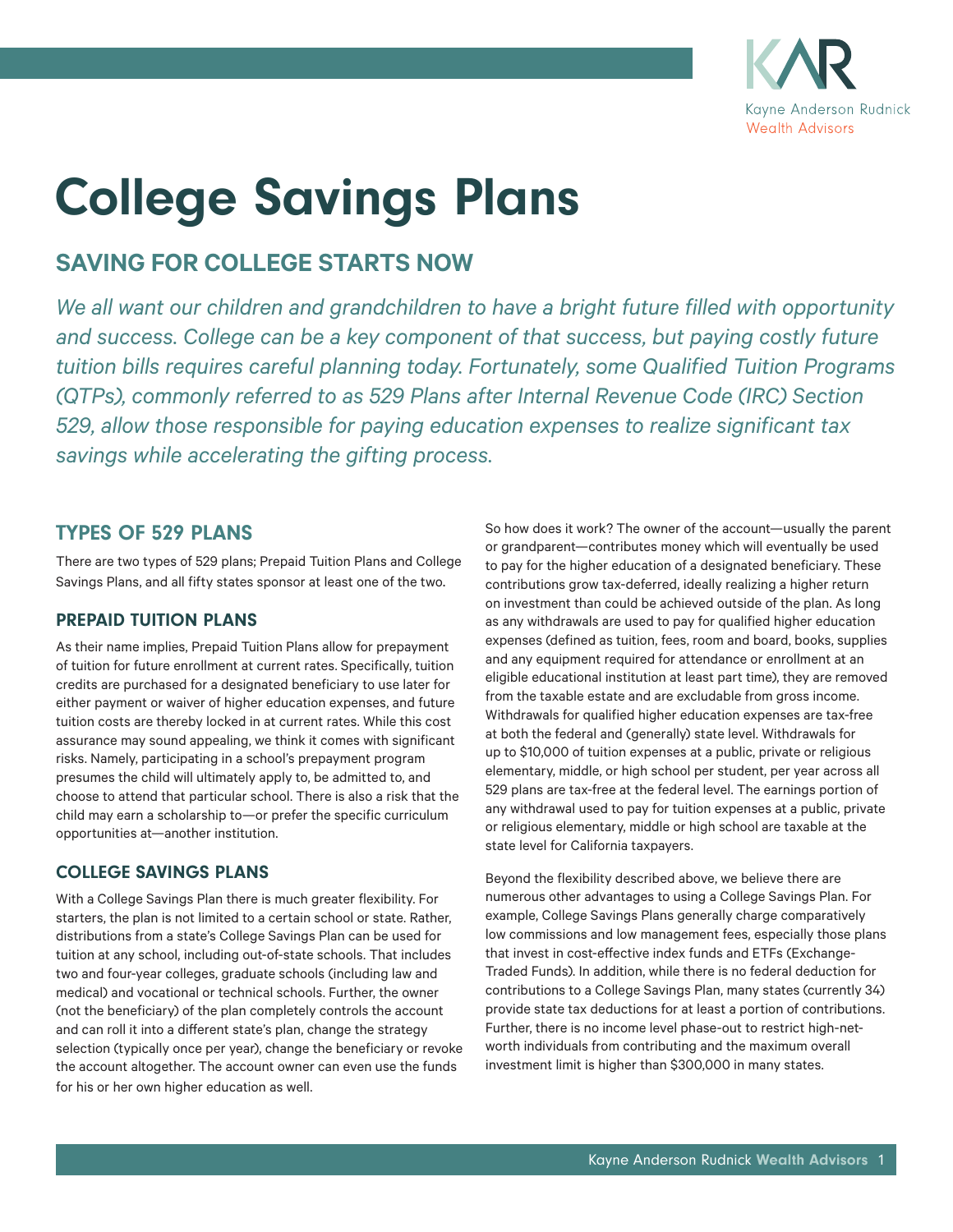As an example, in California there are no income limitations. You can contribute as much as \$529,000 per beneficiary account (as long as the total balance of all accounts for that beneficiary does not exceed \$529,000) and you get both federal and state tax-deferral on the build-up of your assets. However, there are no state incometax deductions for contributions.

While there are no other official annual contribution limits on College Savings Plans, contributions are treated as completed gifts, meaning the annual limitation for tax-free gifts to family of \$15,000 per beneficiary (\$30,000 if from a married couple, filing jointly) does apply. However, College Savings Plans have a unique five-year election which allows for five years' worth of gifts to a beneficiary in a single year without triggering the federal gift tax. In other words, this unique option enables a financially secure couple to accelerate the gifting process by contributing up to \$150,000 (five years of \$30,000) per beneficiary every five years up to the maximum contribution limit (which is, again, higher than \$300,000 in many states). While College Savings Plan contributions remove assets from the taxable estate, the gifting family member retains control of the assets.

Lastly, there are no beneficiary age limits for either contributions to—or distributions from—College Savings Plans, and there is no contributor-beneficiary relationship requirement. Importantly, the ability to rename beneficiaries can transform a College Savings Plan into a legacy tool. In other words, if one child fails to use all the College Savings Plan's assets, the parent or grandparent can reassign the plan to a sibling or another member of the family tax and penalty free. Alternatively, the child could continue to hold the plan in his or her name with the goal of funding graduate school or even passing the account along to his or her own future children. It should also be noted that if the beneficiary receives a scholarship, 529 plan assets—up to the amount of the scholarship—can be returned to the account owner with the customary 10% penalty on "non-qualified" withdrawals waived. However, any earnings will be subject to federal income tax, and possibly state and/or local income tax.

#### LIMITATIONS OF COLLEGE SAVINGS PLANS

Are there any drawbacks to College Savings Plans? One disadvantage is that the contributor does not have the right to choose the individual investments in the plan (he/she can just choose the strategy), but we believe this can be remedied by seeking out a plan with good variety in its menu of investment options. Furthermore, the existence of a College Savings Plan could affect a student's financial aid eligibility if the plan is deemed an asset of the contributor. Typically they are considered assets of the account owner (versus the beneficiary) on the FAFSA (Free Application for Federal Student Aid) and will be factored into the EFC (Expected Family Contribution) at a rate of 5.6%, just like any other parental asset if the account owner is the parent of the

student. However, if someone other than a parent (grandparents, aunts, uncles, or friends) opens and contributes to a College Savings Plan account, those assets are not currently included in the calculation that determines a student's eligibility for federal financial aid. Even trusts, corporations, and non-profit organizations with valid Tax ID numbers may be account owners.

Only when a student takes a qualified distribution for college from the account must the amount be reported as student income on federal financial aid forms. For this reason, many families think that grandparent-funded College Savings Plans should be the last asset used for college expenses. In other words, students who might be eligible for financial aid should use the College Savings Plan to fund their senior year expenses because they will not be applying for aid in the following year.

#### CHOOSING A COLLEGE SAVINGS PLAN

Beyond investment performance, tax advantages are often the most important considerations for investors evaluating various College Savings Plans. This is because over half of the states in the U.S. offer residents state income-tax deductions for in-state 529 contributions, and some states—including Arizona, Kansas, Maine, and Pennsylvania—even offer their residents tax deductions for contributions to any state's 529 plan, not just their own. Further, while most states have dollar limits on 529 deductions, some states—such as New Mexico, Colorado, and South Carolina—allow you to deduct the full amount of contributions to their respective 529 plans.

Along with a high rate of return, these tax deductions can have a significant positive impact on your savings plan. That is, unless administrative and management fees eat away at your investment. Accordingly, we think it is also important to consider the fees for your state's plan (including whether those fees are waived for instate residents) and compare those fees to the fees of other states.

Further, we feel it is important to know whether the plan includes enough variety in its menu of investment options. Like with your other investments, you need the right diversification and balance among various asset classes, and you need a mix that suits your investment goals, risk tolerance, and timeline. With this in mind, some investors select a glide-path portfolio, or one that is age-based, meaning the investments start off aggressive and automatically become more conservative as their child nears college-age, in order to protect principal.

Lastly, many investors naturally value top-rated customer service along with a user-friendly website that allows them to check in frequently on the performance of their portfolios.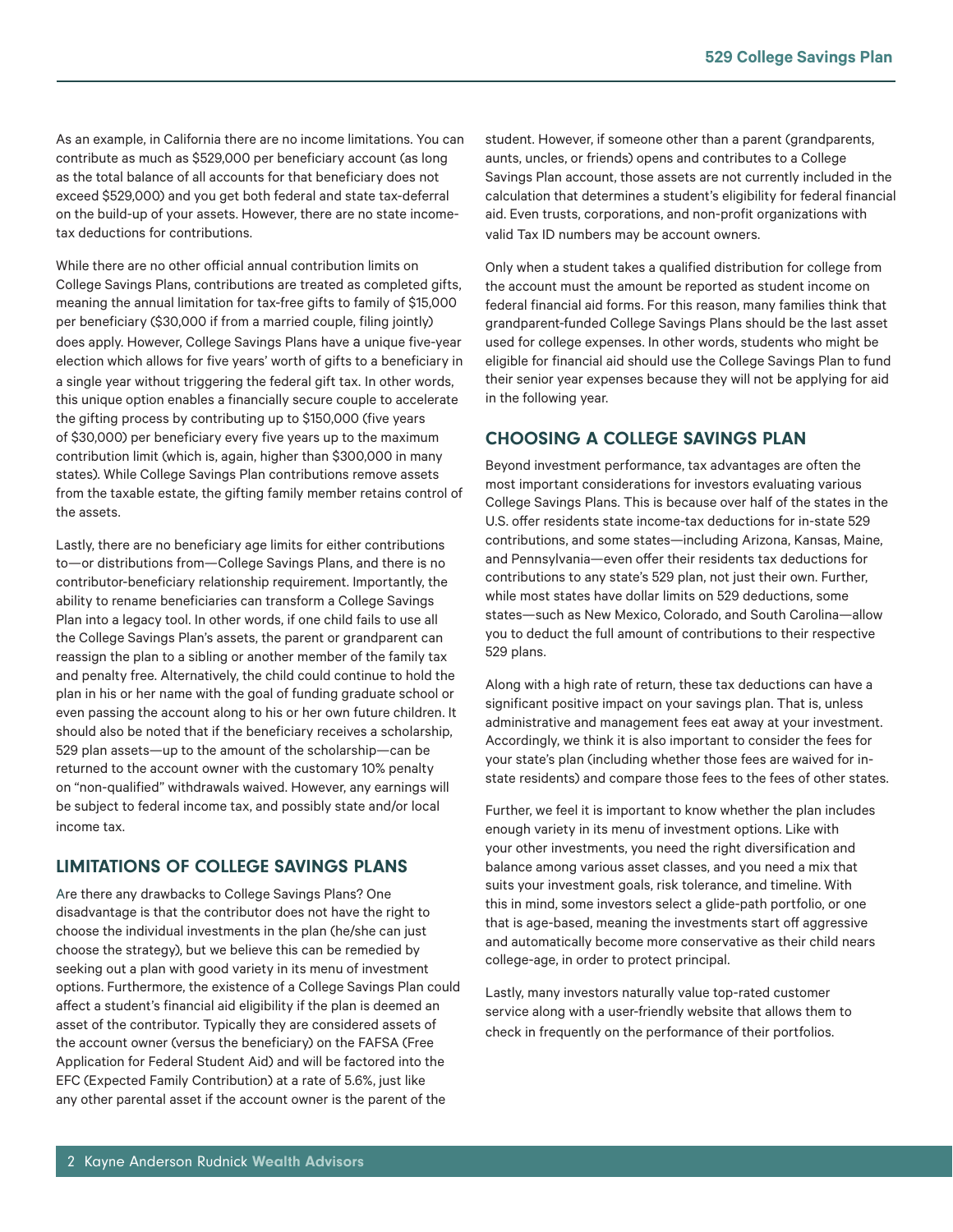## ALTERNATIVES TO 529 PLANS

Two other tuition preparation vehicles are Coverdell Education Savings Accounts (ESAs) and UTMA/UGMA accounts.

#### COVERDELL EDUCATION SAVINGS ACCOUNTS (ESAs)

Like College Savings Plans, Coverdell ESAs are established with cash contributions that are not tax deductible, but are allowed to grow tax-free within the account, and money withdrawn from this account is free from tax or penalty if used for qualified education expenses. There are, however, some key differences.

Coverdell ESAs allow the contributor to self-direct the specific investments, and there are no restrictions on changing investments. Typically there is no program manager fee either. Furthermore, withdrawals can be used not only for higher education, but also for elementary and secondary education. While these traits are intriguing, Coverdell ESAs are less commonly utilized by high-networth investors because of some key limitations.

The biggest limitation of Coverdell ESAs is the income phase-out level. The contributor who establishes the account cannot have \$110,000 (\$220,000 if married couple filing jointly) or more of modified family annual gross income. Further, unlike College Savings Plans which allow for larger contributions, Coverdell ESAs have an annual contribution limit of \$2,000 (significantly less helpful for income tax and estate planning), and if a contributor goes over that limit, a 6% excise tax on excess contributions will be imposed on the beneficiary and assessed each year on May 31st until corrected. As with College Savings Plans, these contributions are treated as completed gifts, but there is no five-year election. Further, there is no ability to revoke Coverdell ESA because the accounts are established for the sole benefit of the child and all distributions go to the beneficiary. There are also significant age limitations requiring that no contributions be made to the account once the beneficiary turns 18. Additionally, the money needs to be used for qualified education expenses by the time the beneficiary turns 30, or else the beneficiary will be forced to take a distribution and pay taxes and a 10% penalty on the accumulated earnings, unless the account is rolled over to another beneficiary who is a family member.

#### UTMA/UGMA ACCOUNTS

The Uniform Gift to Minors Act (UGMA) and the more recent Uniform Transfers to Minors Act (UTMA) allow parents to put cash and securities into a custodial UGMA or UTMA account for a child. The child receives full ownership of these assets at the age of majority (18 or 21, depending on the state). These accounts are

inexpensive to set up, and there are no limitations regarding the contributor's income level or the maximum overall investment. Plus the custodian of the account may direct investments.

However, there are no state tax-deductible contributions with UGMA/UTMA accounts, and transfers are treated as completed gifts but without any accelerated gifting options. Further, UGMA/ UTMA accounts are not revocable (the minor assumes control), and their assets cannot be transferred to a different beneficiary. Rather, the value is removed from the donor's gross estate as long as the donor is not also appointed custodian of the account, and the accounts are deemed an asset of the designated child. Consequently, these accounts are considered in determining a student's need-based financial aid (they are assessed in most aid formulas at 20% or 25% a year) and can significantly reduce his or her eligibility.

Most importantly, UGMA/UTMA accounts do not have the same tax benefits that College Savings Plans do. These accounts were more popular in the past when parents could move investment income out of their high tax bracket and into their child's lower bracket, but with the federal kiddie tax recently being expanded to cover students through the age of 23, that option has basically been reduced to getting a tax break on only \$2,000 of interest income. In other words, while the first \$1,000 of unearned income in a UGMA/UTMA account is generally tax-exempt, the next \$1,000 of unearned income is generally taxed at the child's rate, and any unearned income over \$2,000 is generally taxed at the parents' rate. The only exceptions occur when a student covers more than half his living costs with earned income, turns 24, or files a joint return with a spouse.

Lastly, while the two account types may sound very similar, there are a few differences between the two acts rendering UTMA more flexible. Most notably, parents may transfer real property into an UTMA account.

## **CONCLUSION**

We believe it is generally recognized that College Savings Plans have distinct advantages over Prepaid Tuition Plans, Coverdell ESAs, and UGMA/UTMA accounts. In our view, these plans provide a combination of benefits not found anywhere else, including income-tax savings, accelerated gifting, and potential gift and estate tax benefits. In addition to delivering tax-free gains to pay for college, we think College Saving Plans help investors achieve broader goals, from enhancing their total portfolio's overall tax efficiency to establishing a family legacy tool. That said, a financial advisor can help you determine which alternative will best help you achieve your specific goals related to college savings.